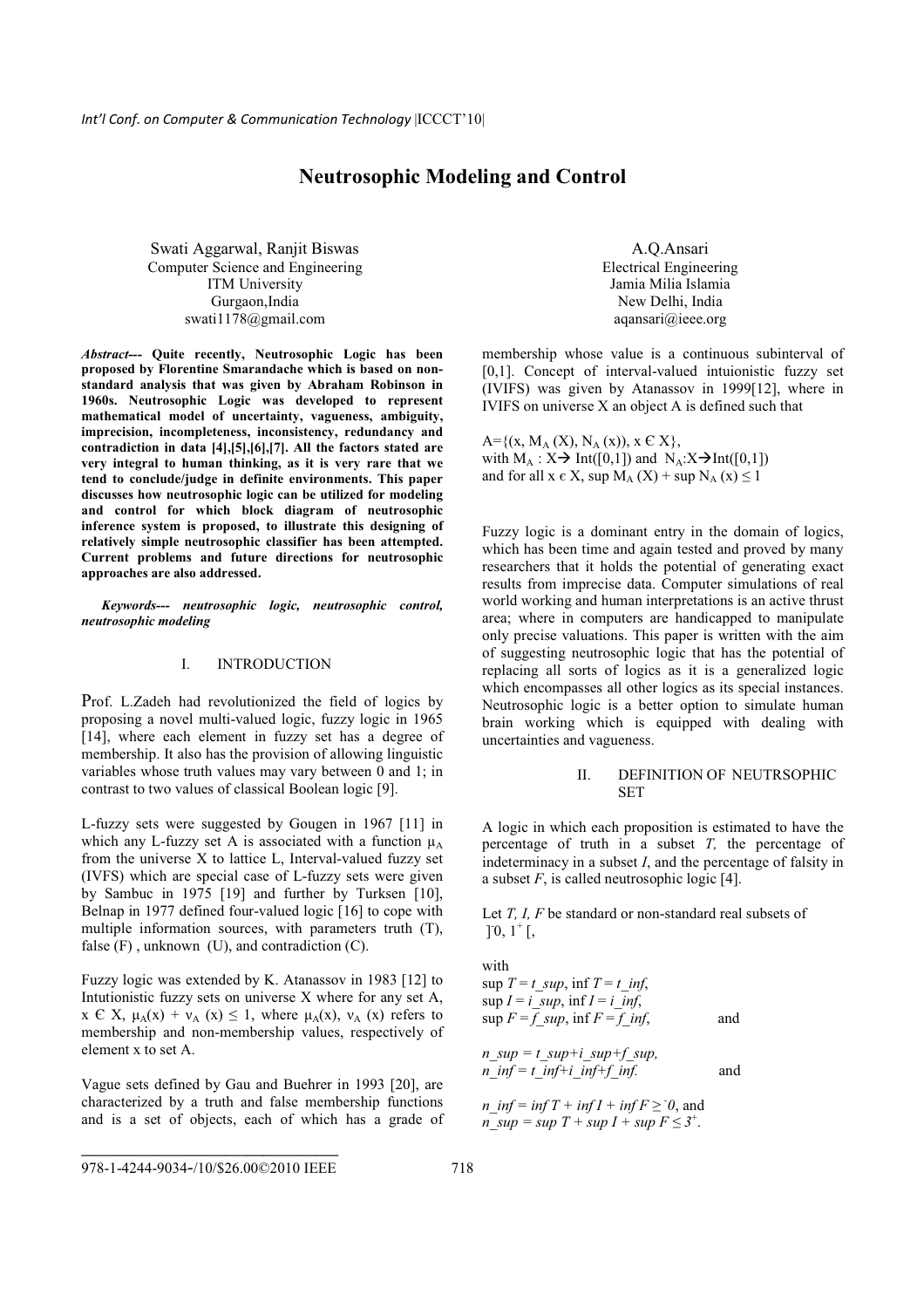The sets *T, I, F* are not necessarily intervals, but they may be any real sub-unitary subsets; discrete or continuous; single-element, finite, or (countable or uncountable) infinite; union or intersection of various subsets etc [4], [5], [6],[7].They may also overlap. We use a subset of truth (or indeterminacy, or falsity), instead of a number only, because in many cases we are not able to exactly determine the percentages of truth and of falsity but approximate them: for example a proposition is true between 30-40% and between 60-70% false, even worst: between 30-40% or 45-50% true (according to various analyzers), and 60% or between 66-70% false [4].

Other advantage of utilizing Neutrosophic logic is that in comparison to other logics, it is not confined to the range of [0,1], and well distinguishes between absolute true/false values from relative true/false values. Neutrosophic logic has the provision of assigning >1 as well as <1 values to its neutrosophic components, *(t, i, f).*  So whenever for any tautology values of  $t/i/f \geq 1$ , this would imply absolute true/indeterminate/false similarly whenever values of  $t/i/f \le 1$ , this would imply conditional(relative) truth/indeterminacy/falsity. This mechanism of assigning over boiling values (>1) or under dried values  $(\leq 0)$  helps in justifying dissimilarity between unconditionally true  $(t > 1$ , and  $f < 0$  or  $i < 0$ ) and conditionally true propositions ( $t \leq 1$ , and  $f \leq 1$  or  $i \leq 1$ )  $[6]$ , $[7]$ .

#### III. NEUTROSOPHY'S ANALYTICAL COMPARISON TO OTHER LOGICS

Neutrosophic logic is far better representation of real world data/executions because of the following reasons:

- a. Fuzzy logic though ensures multiple belongingness of a particular element to multiple classes with varied degree but capturing of neutralities due to indeterminacy is missing, it is further limited by the fact that membership and non-membership value of an element to a particular class should sum up to 1[2],[13],[14].
- b. Similarly other allied logics like Lukasiewicz logic considered three values (1, 1/2, 0), Post considered m values, etc, but all are handicapped with the constraint that values can vary in between 0 and 1 only[15].
- c. Intuitionistic fuzzy logic though deals with indeterminacy parameter related to a particular element, but this fact is still constrained with the condition that , for any element x , indeterminacy value  $(x)=1$  – [membership value $(x)$ + nonmembership value $(x)$ ]. There is no provision of

distinguishing between relative and absolute truth/indeterminacy/falsity [12].

d. In a rough set, an element x on the boundary-line cannot be classified as a member of a particular class nor of its complement with certainty[17],[18]; but can be very well described by neutrosophic logic, such that  $x(T, I, F)$  where *T,I,F* are standard or non-standard subsets of the nonstandard interval  $]$ <sup>-1</sup> $[$ 

When the sets are reduced to an element only respectively, then

 $t_$  sup =  $t_$  inf =  $t$ ,  $i_$  sup =  $i_$  inf =  $i_$ ,  $f_$  sup =  $f$  inf =  $f_$ , and *n\_sup = n\_inf = n = t+i+f* 

Hence, the neutrosophic logic generalizes:

- the *Boolean logic* (for  $n = 1$  and  $i = 0$ , with *t*, *f* either 0 or 1)

- the *multi-valued logic* (for  $0 \le t$ , *i*,  $f \le 1$ )
- the *fuzzy logic* (for  $n = 1$  and  $i = 0$ , and  $0 \le t, i, f \le 1$ )
- the *Intuitionistic fuzzy set*, for  $(t+i+\neq 1$  and  $0 \le i \le 1$ )

### IV. NEUTROSOPHIC **CONTROLLERS**

Proposed neutrosophic controller would be a special system which would be more generalized and indeterminacy tolerant in it's working as compared to fuzzy counterparts. Neutrosophic systems controllers as proposed would vary substantially according to the nature of the control problems that they are supposed to solve. Here we restrict ourselves to the explanation of relatively simple classifier problems.

Neutrosophic systems similar to their fuzzy counterparts would be capable of utilizing knowledge obtained from human operators. In majority of the real world controllers it is difficult to devise a precise mathematical model that would simulate system behavior; also it is unlikely that the data acquired by the system would be 100% complete and determinate. Incompleteness and indeterminacy in the data can arise from inherent non-linearity, time-varying nature of the process to be controlled, large unpredictable environmental disturbances, degrading sensors or other difficulties in obtaining precise and reliable measurements. Humans can take intelligent decisions in such situations. Though this knowledge is also difficult to express in precise terms, an imprecise linguistic description of the manner of control can usually be articulated by the operator with relative ease.

This important concept of range of neutralities is missing in fuzzy logic controller and other allied logics, as fuzzy logic controller is concerned about membership and non membership of a particular element to a particular class [1];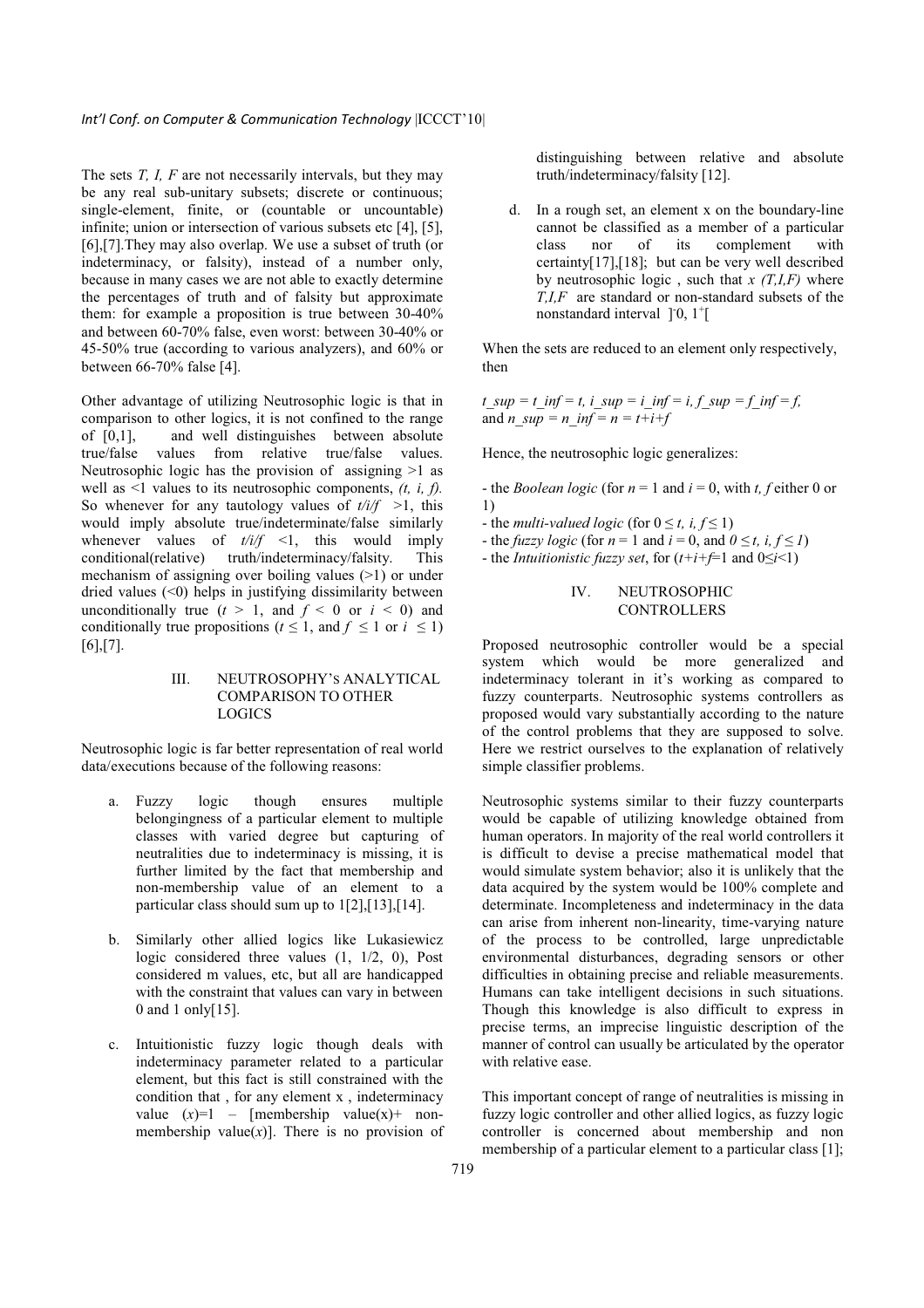## Int'l Conf. on Computer & Communication Technology |ICCCT'10|

and does not deals with indeterminate nature of data acquired that could happen due to various reasons discussed above; also the concept of fuzzy logic is paralyzed with the fact that non-membership value=1 membership value. So to deal with such situations wherein there is possibility of indeterminacy and incompleteness in the data acquired, neutrosophic controller is proposed.

It is suggested that neutrosophic controller be constituted of 4 modules.

- a. Neutrosophication module
- b. Neutrosophic rule base
- c. Neutrosophic engine
- d. De-neutrosophication module

Arrangement of these modules have been represented as in fig. 1.



Fig. 1: Block diagram of proposed neutrosophic controller

Algorithm of the proposed neutrosophic controller is as stated below:

Step1: Record the measurements of all the variables that represent relevant conditions of the controlled process.

Step2: The acquired measurements are then converted to appropriate neutrosophic sets to capture the measurement truth, falsity and indeterminacy using truth, falsity and indeterminacy membership functions respectively. This step is called as neutrosophication step. Same has been shown in figure2.

Step3: Neutrosophied measurements are then used by the inference engine to evaluate the control rules stored in the neutrosophic rule base. This evaluation will result in a neutrosophic set or several neutrosophic sets which would be defined on the universe of possible actions.

Step 4: This neutrosophic set is then converted, in the final step of cycle, into a single (crisp) value, having triplet format like *x (t, i, f*); which would be the best representative of the derived neutrosophic set. This process is called as de-neutrosophication.



Fig. 2: Neutrosophication process

Next section is dedicated to the explanation of relatively simple classifier using MATLAB.

## V. EVALUATION DATASET

This paper utilizes iris dataset (http://archive.ics.uci.edu/ml/datasets/Iris). All experiments have been carried out on MATLAB 7.0. Iris dataset consists of 4 attributes; sepal length, sepal width, petal length and petal width and is having 150 instances which are categorized into 3 classes; iris-setosa, iris-versicolor and iris-virginica. 30 instances from each class have been used for training (for making rule set) and 20 from each class have been used for testing.

### VI. E XAMPLE :WHAT WE SUGGEST?

As mentioned above that this paper utilizes iris dataset which is simulated using MATLAB 7.0. Currently MATLAB doesn't provide with the facility of neutrosophication, so in an attempt to simulate it, three FIS have been designed with the name of iris-t, iris-i, iris-f, representing true, indeterminate and false value, which can be executed independent of each other [8].

This paper represents the working of mamdani type NIS: neutrosophic inference system. Table 1, discusses the specifications of neutrosophic classifier build using Fuzzy toolbox of MATLAB 7.0.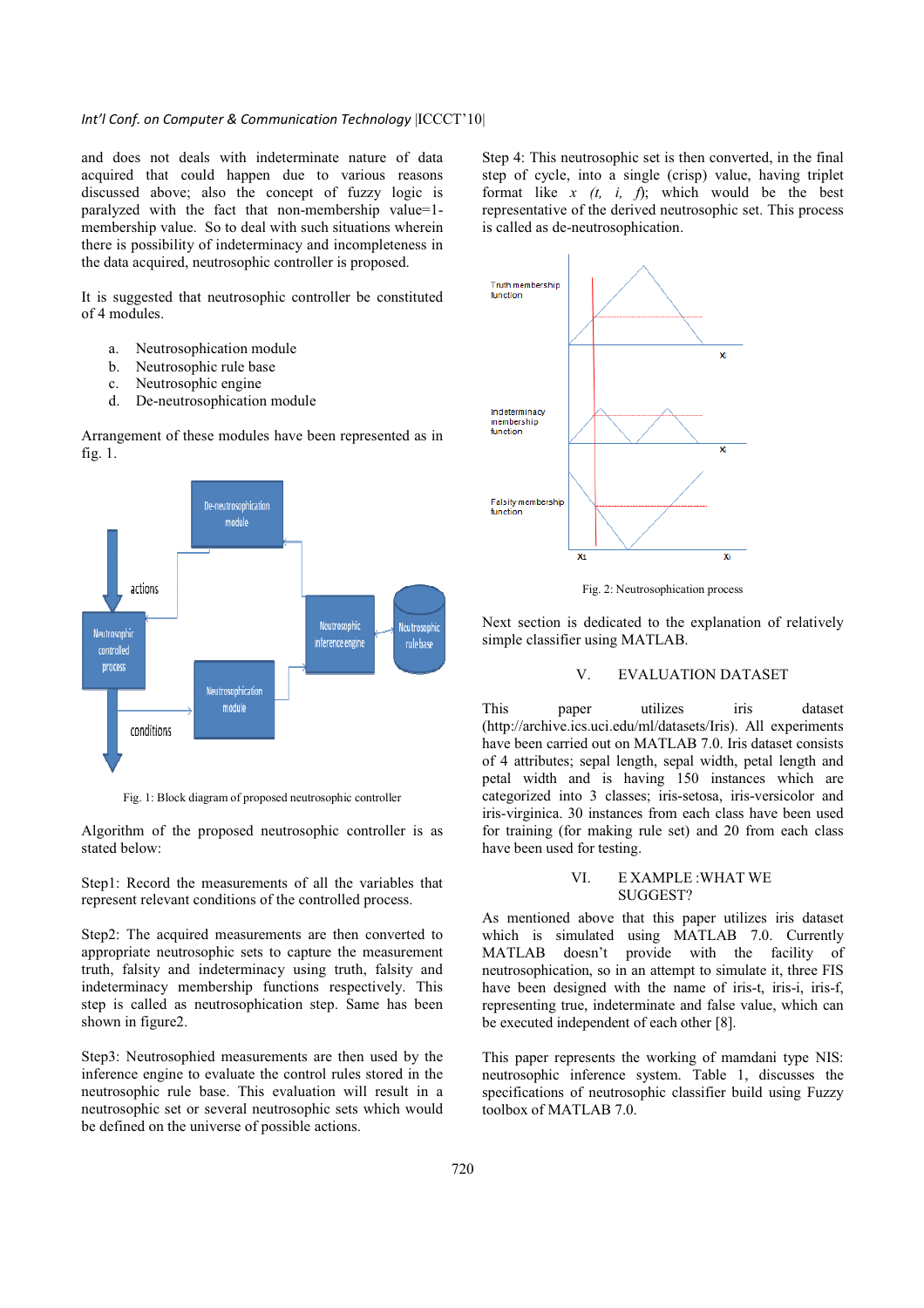## Int'l Conf. on Computer & Communication Technology |ICCCT'10|

| <b>TABLE 1: NIS Specifications</b>     |                               |
|----------------------------------------|-------------------------------|
| Neutrosophic Inference system (iris-t, | Mamdani                       |
| iris-i, iris-f)                        |                               |
| And method                             | Product                       |
| Implication method                     | Product                       |
| Aggregation method                     | Sum                           |
| Deneutrosophication                    | Centroid                      |
| Membership functions                   | Triangular, Trapezoidal [0,1] |

 $T \nabla$  1: NIS  $\theta$  and  $\theta$ 

This paper targets to simulate working of the proposed neutrosophic classifier. It has been suggested on the lines of neutrosophic logic such that the output value should take the neutrosophic format of the type: Output(true, indeterminacy, false),which is contrary to one de-fuzzified output value generated by fuzzy inference system.

Figure 3, 4,5 and 6, 7,8 represents the iris-true FIS ( iris-t) and iris-indeterminate (iris-i) FIS respectively. They will generate true and indeterminate components respectively of neutrosophic triplet. On the same lines iris-false (iris-f) is also designed, that gives third component of neutrosophic triplet.



Fig. 3: True membership function for sepal length, represented as sepallength-t



Fig. 4: True membership function for iris classes, represented as iris-class-t



Fig. 5: Rule viewer details of iris-t for  $142<sup>nd</sup>$  instance (6.9, 3.1, 5.1, 2.3) giving de-neutrosophied value of 0.711

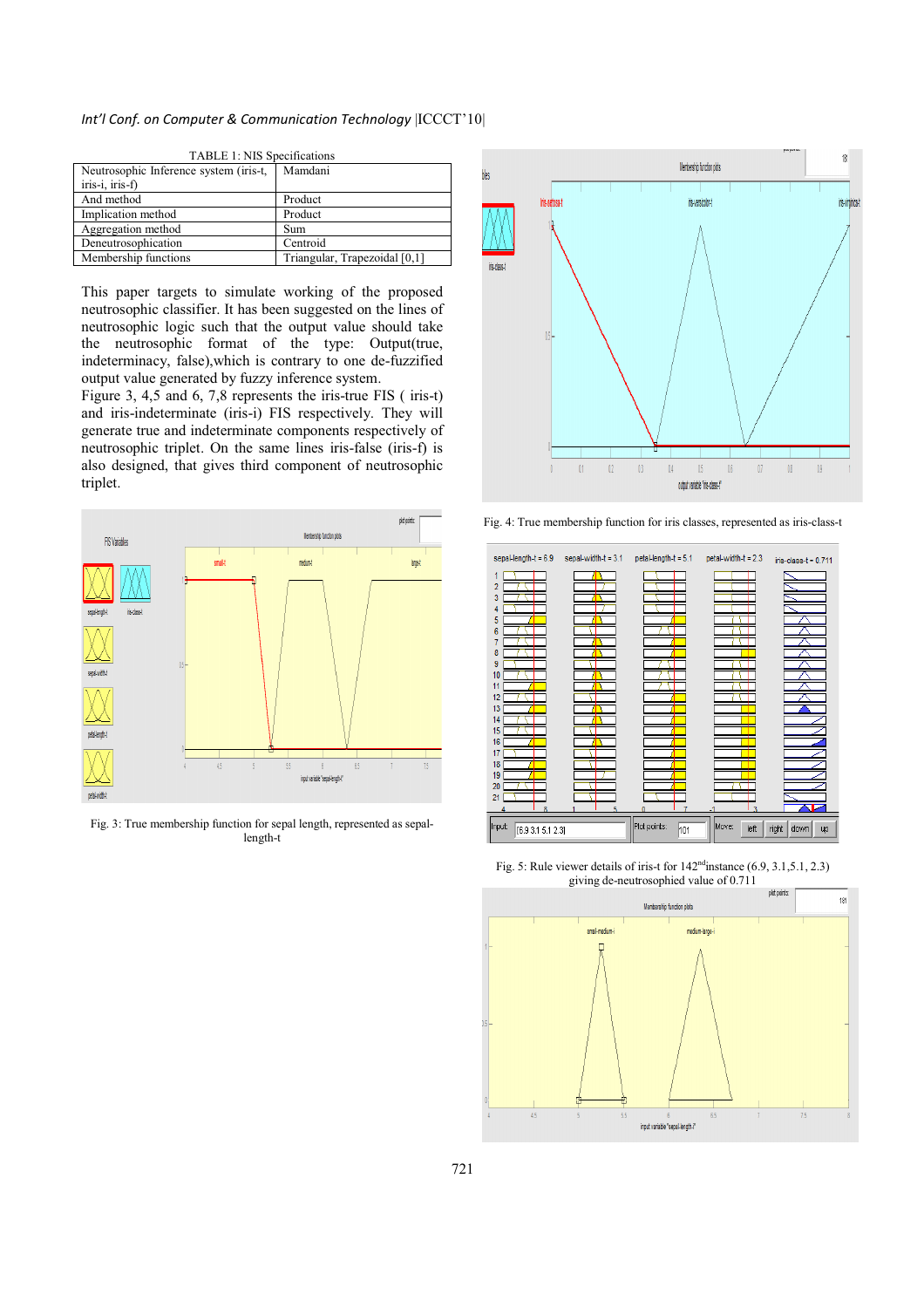## Int'l Conf. on Computer & Communication Technology |ICCCT'10|



Fig.6: Indeterminate membership function for sepal length, represented as sepal-length-i

Fig.7: Indeterminate membership function for iris classes, represented as iris-class-i



Fig.8: Rule viewer details of iris-i for  $142^{\text{nd}}$  instance  $(6.9, 3.1, 5.1, 2.3)$ giving de-neutrosophied value of 0.5

- i. De-neutrosophied truth value of  $142<sup>nd</sup>$  entry for iris-t is 0.711 which lies clearly in iris-virginica, as shown in figure 5.
- ii. For iris-i, that represents indeterminate component of neutrosophication process, membership functions have been designed only for the ranges where there was overlapping, say for example in sepal-length; overlapping was from 5-5.5, so small-medium-i membership function is designed that captures the

indeterminacy spanned in this region for sepallength-i, as shown in figure 6. Same has been done for iris class membership function in iris-i, as shown in figure 7.

- iii. De-neutrosophied indeterminacy value of  $142<sup>nd</sup>$  entry for iris-i is 0.5 in figure 8 clearly indicates that for this entry there is no indeterminacy associated with it. Following indeterminacies were recorded for the following instances:
	- a. 32,33,40,99 gave indeterminacy of setosa-versicolor-i=0.35
	- b. 87-90,92,96,137-139,147-149 gave indeterminacy of versicolor-virginica $i=0.65$
- iv. Same results were recorded for iris-f (false component of neutrosophic component). Membership functions for iris-f were designed similar to iris-i, but with a difference that height of all the membership functions is 0.5.

So for 142<sup>nd</sup> entry de-neutrosophied value is (0.711, 0.5, 0.5) which is interpreted as (0.711 degree of membership in iris class virginica, zero indeterminacy, zero falsity), as 0.5 value is not spanned by any of the designed indeterminacy or falsity functions.

By our observation, designing reasonable neutrosophic membership functions and choosing reasonable training data set which is based on specific application domain can reduce the prediction error a lot. Here the example used is just for illustration.

#### VII. CONCLUDING REMARK

#### A. Current problems and possible solutions

Artificial intelligence domains like expert systems, decision support system, medical reasoning, belief system, information fusion tends to rely not only on the evidence supported by truth value, but also on falsity membership against evidence. IFS and interval IFS were successful in capturing the falsity of the belief but were limited in their applications due to the restriction that  $t^+ + f^+ \leq 1$ , this indicates that intuitionistic fuzzy sets and interval valued intuitionistic fuzzy sets are suited to capture the incompleteness of the problem but cannot handle indeterminate information and inconsistent information which exists commonly in belief systems.

For example if an opinion of an expert is asked about certain statement, then he or she may say that the